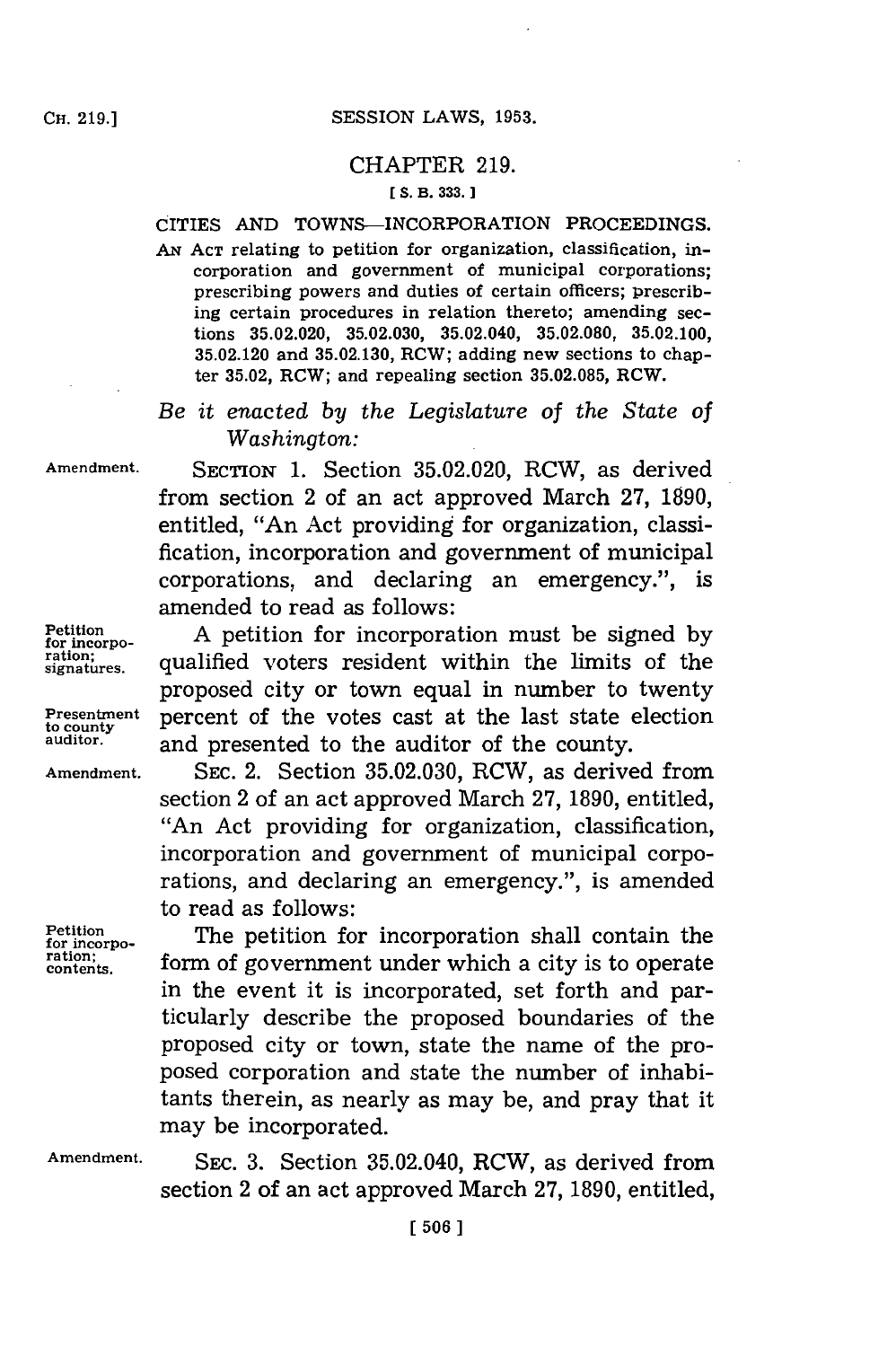"An Act providing for organization, classification, incorporation and government of municipal corporations, and declaring an emergency.", is amended to read as follows:

Upon receipt of a petition for incorporation to- **Notice of hearing on** gether with a certificate of sufficiency **by** the county **incorpora**auditor, the board of county commissioners shall give notice of the hearing upon said petition for incorporation **by** one publication in not more than ten nor less than three days prior to the date set for said hearing in one or more newspapers of general circulation within the county. Said notice shall contain the time and place of said hearing.

SEc. 4. Section **35.02.080,** RCW, as derived from **Amendment.** section 2 of an act approved March **27, 1890,** entitled "An Act providing for organization, classification, incorporation and government of municipal corporations, and declaring an emergency.", is amended to read as follows:

Following the action required of the board of Election; county commissioners by RCW 35.02.070, an election shall be conducted within the area to determine whether it shall be incorporated, and to **fill** the various elective offices prescribed **by** law for cities of the class to which it will belong. Said election shall **conduct of** be conducted by the county auditor and the results thereof canvassed **by** the county canvassing board of election returns.

SEC. **5.** Section **35.02.100,** RCW, as derived from **Amendment.** section 2 of an act approved March **27, 1890,** entitled "An Act providing for organization, classification, incorporation and government of municipal corporations, and declaring an emergency.", is amended to read as follows:

The notice of election shall be given as provided **Notice of**<br>election. by RCW 29.27.080 but shall further describe the boundaries of the proposed city or town, its name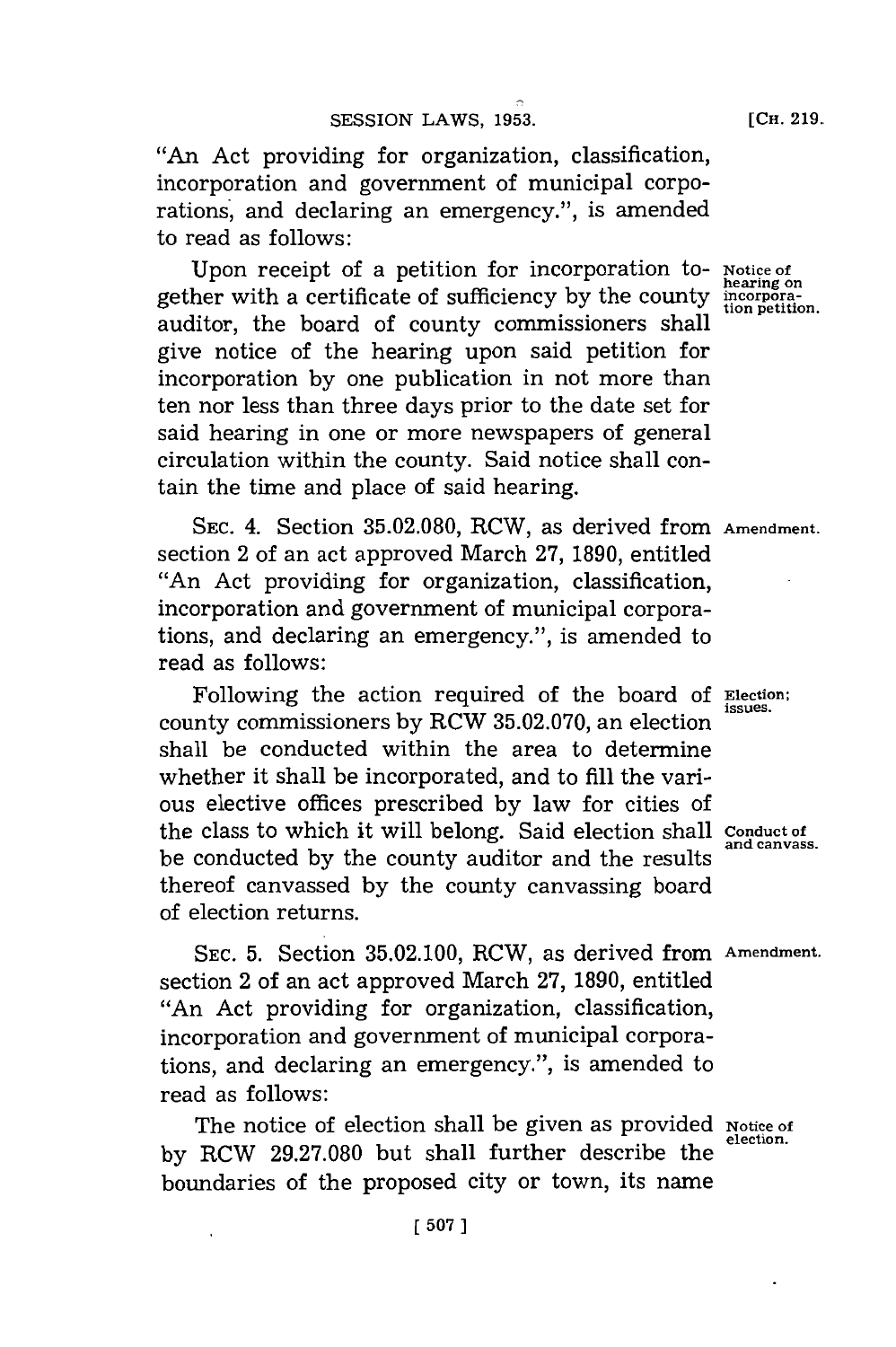## **CH. 219.] SESSION** LAWS, **1953.**

and the number of inhabitants, ascertained **by** the board of county commissioners to reside therein.

**Amendment. SEC. 6.** Section **35.02.120,** RCW, as derived from section **3** of an act approved March **27, 1890,** entitled "An Act providing for organization, classification, incorporation and government of municipal corporations, and declaring an emergency.", is amended to read as follows:

Election: The county canvassing board of election returns shall certify the results of the election to the board **Declaration** of county commissioners. If the results reveal that **of incorpora-** a majority of the votes cast are for incorporation, the board by an order entered upon its minutes shall declare the city or town duly incorporated as of the class to which it may belong, naming it under the **Fein cop** style of city (or town) of **...................... The** board **of order,** shall cause a certified copy of the order to be filed in the office of the secretary of state.

**office of officials.**

**Amendment. SEC. 7.** Section **35.02.130,** RCW, as derived from section **3** of an act approved March **27, 1890,** entitled "An Act providing for organization, classification, incorporation and government of municipal corporations, and declaring an emergency.", is amended to read, as follows:

**Effective The incorporation shall be complete upon the corporation,** filing of the order of the board of county commissioners declaring it so, in the office of the secretary Certificates of state. The county auditor shall issue certificates of election to the successful candidates on or before **Terms of** the twentieth day following an election and said **elected** newly elected officials shall assume office on the first Monday following the issuance of the certificate of election and shall continue in office until their suc-**Subsequent** cessors are elected and qualified at the next general **election** municipal election to be held on the second Tuesday of March of the first even numbered year following the incorporation election: *Provided, however,* Should the incorporation election be held on or after